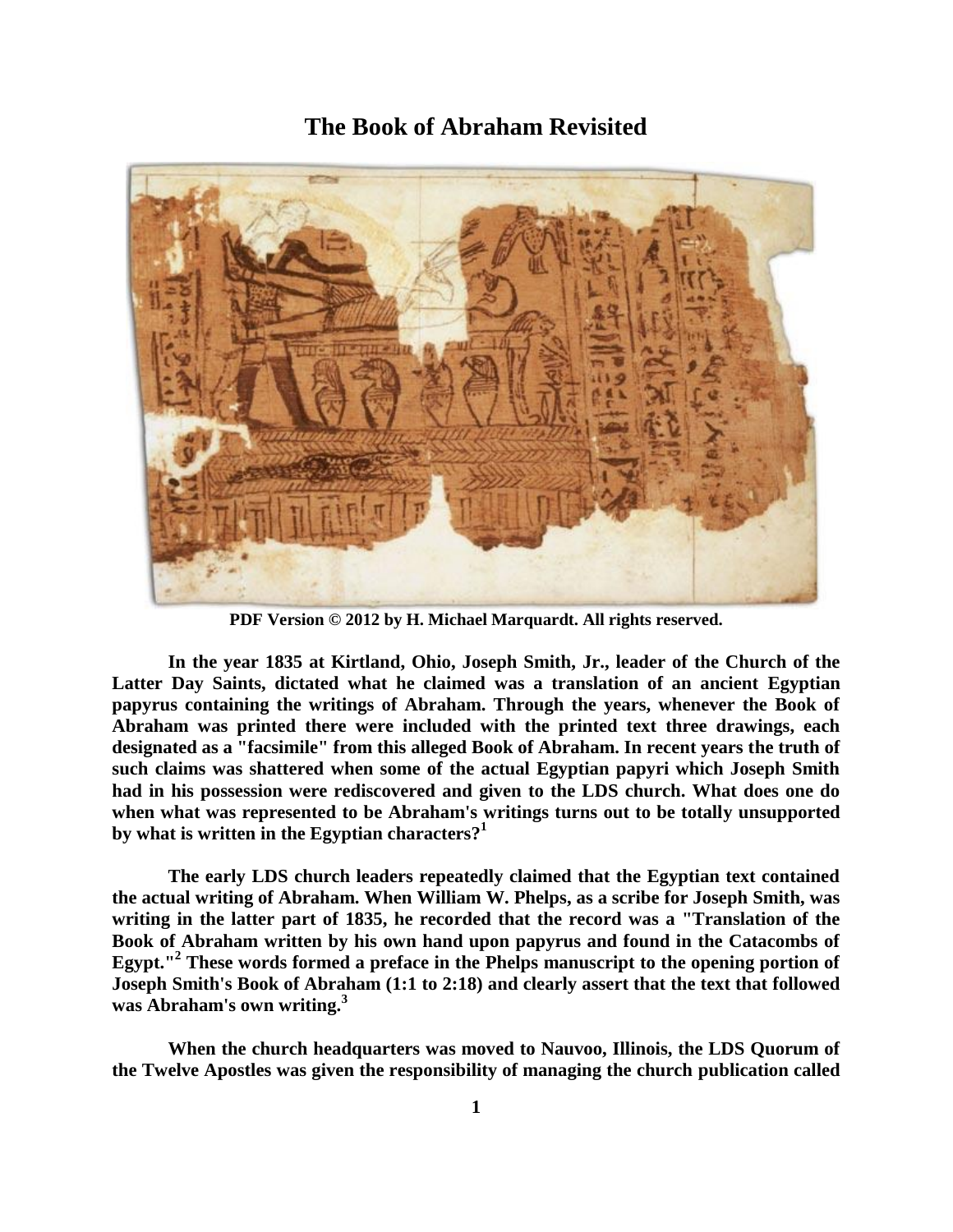**the** *Times and Seasons.* **Wilford Woodruff, who was the business manager at the time, recorded in his diary that** 

**Joseph the Seer has presented us some of the Book of Abraham which was written by his own hand but hid from the knowledge of man for the last four thousand years but has now come to light through the mercy of God<sup>4</sup>**

**Accordingly, the Quorum of the Twelve issued an announcement in their periodical that the church wanted tithes sent to Nauvoo for publications, including "the record of Father Abraham."<sup>5</sup> When Joseph Smith himself took over as editor of the** *Times and Seasons* **he dictated an article recorded by his scribe, Willard Richards, which stated in part:** 

**A considerable quantity of the matter in the last paper was in type before the establishment came into my hands. . . . In the present no. will be found the commencement of the Records discovered in Egypt some time since as penned by the hand of Father Abraham which I shall continue to translate & publish as fast as possible till the whole is completed. . . .<sup>6</sup>**

**Only a small portion of this article was published, along with a notice to subscribers of the paper that Joseph Smith now became responsible for the publication's contents as the editor of the Times and Seasons.<sup>7</sup> For Wilford Woodruff and the Latter-day Saints in Nauvoo, there was no question that the long awaited papyri writings which Joseph Smith had and was working on would soon be published and made available to members of the church and to all the world through their** *Times and Seasons* **press.** 

**Willard Richards made a copy of the Book of Abraham text bearing the following heading:** 

**A Translation of Some ancient Records that have fallen into our hands from the Catacombs of Egypt, purporting to be the writings of Abraham, while he was in Egypt, called the** *Book of Abraham,* **written by his own hand upon papyrus. THE BOOK OF ABRAHAM.<sup>8</sup>**

**This descriptive heading was then published in the** *Times and Seasons* **along with the opening portion of the text that was represented to be a book actually written by Abraham himself.<sup>9</sup> In three separate issues of the church paper individual reproductions or "facsimiles" from this "Book of Abraham" record were printed from illustrations made by Reuben Hedlock. Mormon scholar Edward H. Ashment has demonstrated that these original drawings of Facsimile No. 1 (the lion-couch scene) and Facsimile No. 2 (the round hypocephalus) were not copied correctly in all details and include some incorrect restorations in damaged areas of the original papyrus.<sup>10</sup>**

**In the month of May 1844, Josiah Quincy and Charles Adams visited Nauvoo and viewed the Egyptian mummies and talked to Joseph Smith about the records. Charles Adams recorded in his diary:**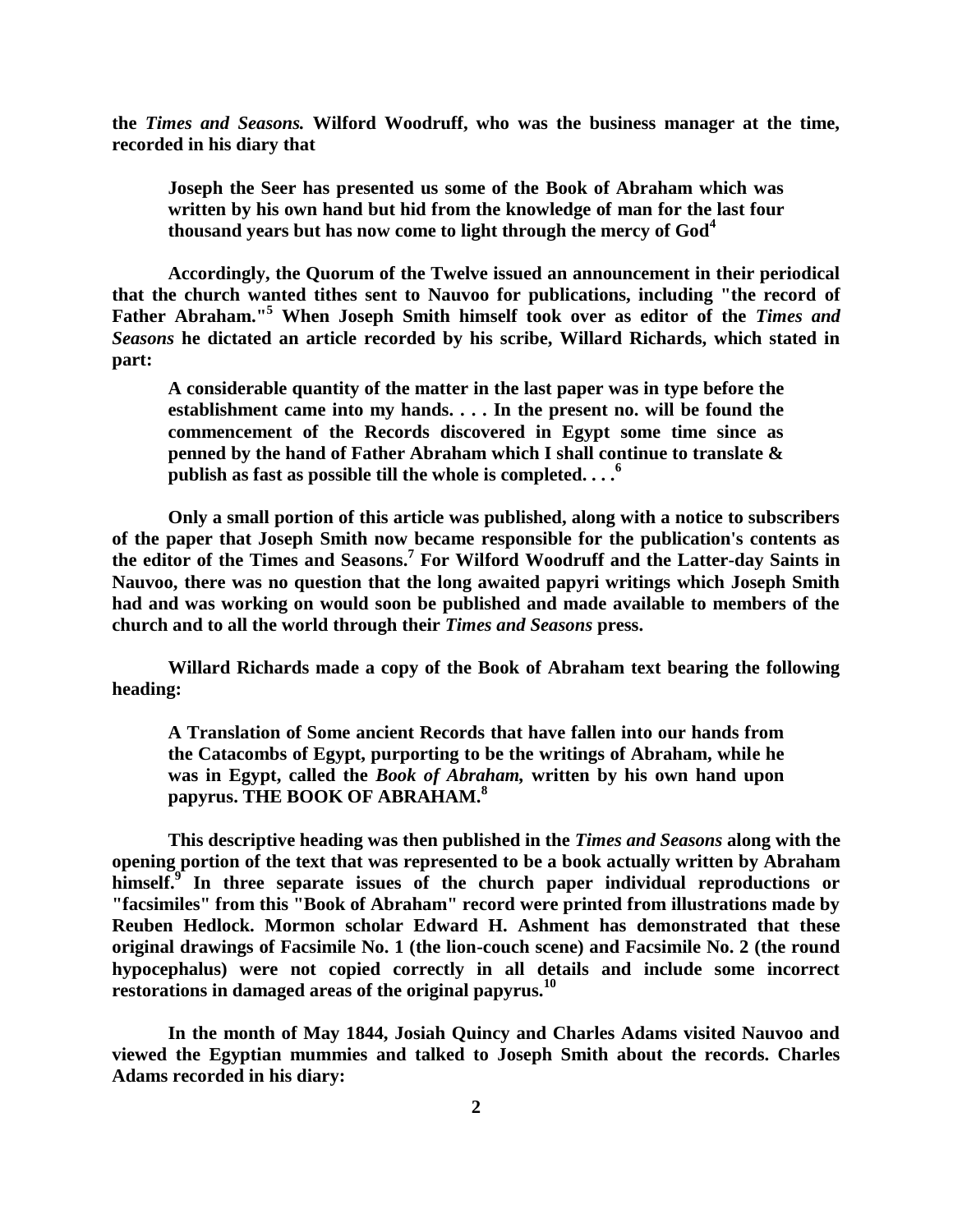**He [Joseph Smith] then took us down into his mother's chamber and showed us four Egyptian mummies stripped and then undertook to explain the contents of a chart or manuscript which he said had been taken from the bosom of one of them. The cool impudence of this imposture amused me very much. "This," said he, "was written by the hand of Abraham and means so and so. If anyone denies it, let him prove the contrary. I say it." Of course, we were too polite to prove the negative, against a man fortified by revelation.<sup>11</sup>**

**From Adams and others who viewed the mummies and asked about the age of the manuscripts obtained with them it is clear that Joseph Smith and the early Mormons represented the Book of Abraham to have been penned by the very hand of Abraham himself. After Smith's death in June 1844, Franklin D. Richards published a pamphlet in July 1851, entitled,** *The Pearl of Great Price.* **In this publication was printed the little Book of Abraham, together with the three facsimile illustrations.** 

**About five years after the three facsimiles were published in the** *Pearl of Great Price* **a young Egyptologist by the name of M. Theodule Deveria, who was working at the Louvre Museum in Paris, France, was asked to examine these facsimiles and comment on as much of the poorly copied Egyptian characters as could be deciphered. In commenting about Facsimile No. 3, Figure 5, he wrote:** 

**The deceased led by Ma into the presence of Osiris. His name is Horus, as may be seen in the prayer which is at the bottom of the picture, and which is addressed to the divinities of the four cardinal points.<sup>12</sup>**

**Deveria was the first Egyptologist to note that what Mormons had published as a "Facsimile from the Book of Abraham" was really a funeral illustration for a corpse named Horus.** 

**Later, when the mummies and papyri which Joseph Smith had owned were sold to the St. Louis Museum and put on display, Professor Gustavus Seyffarth, who had devoted considerable study to Egyptian, was also able to read the name of the person for whom Facsimile No. 3 was made. The following mentions his visit and observations:** 

**. . . according to Prof. Seyffarth, the papyrus roll is not a record, but an invocation to the Deity Osirus, in which occurs the name of the person, (Horus,) and a picture of the attendant spirits, introducing the dead to the Judge, Osirus.<sup>13</sup>**

**In 1873 T. B. H. Stenhouse published his book,** *The Rocky Mountain Saints: A Full and Complete History of the Mormons,* **which republished Deveria's study of the Book of Abraham facsimiles. His book was republished four times by the year 1905.<sup>14</sup> This helped to circulate more widely the information that the Book of Abraham material really was funerary in nature and that Facsimile No. 3 was made for an Egyptian named Horus.**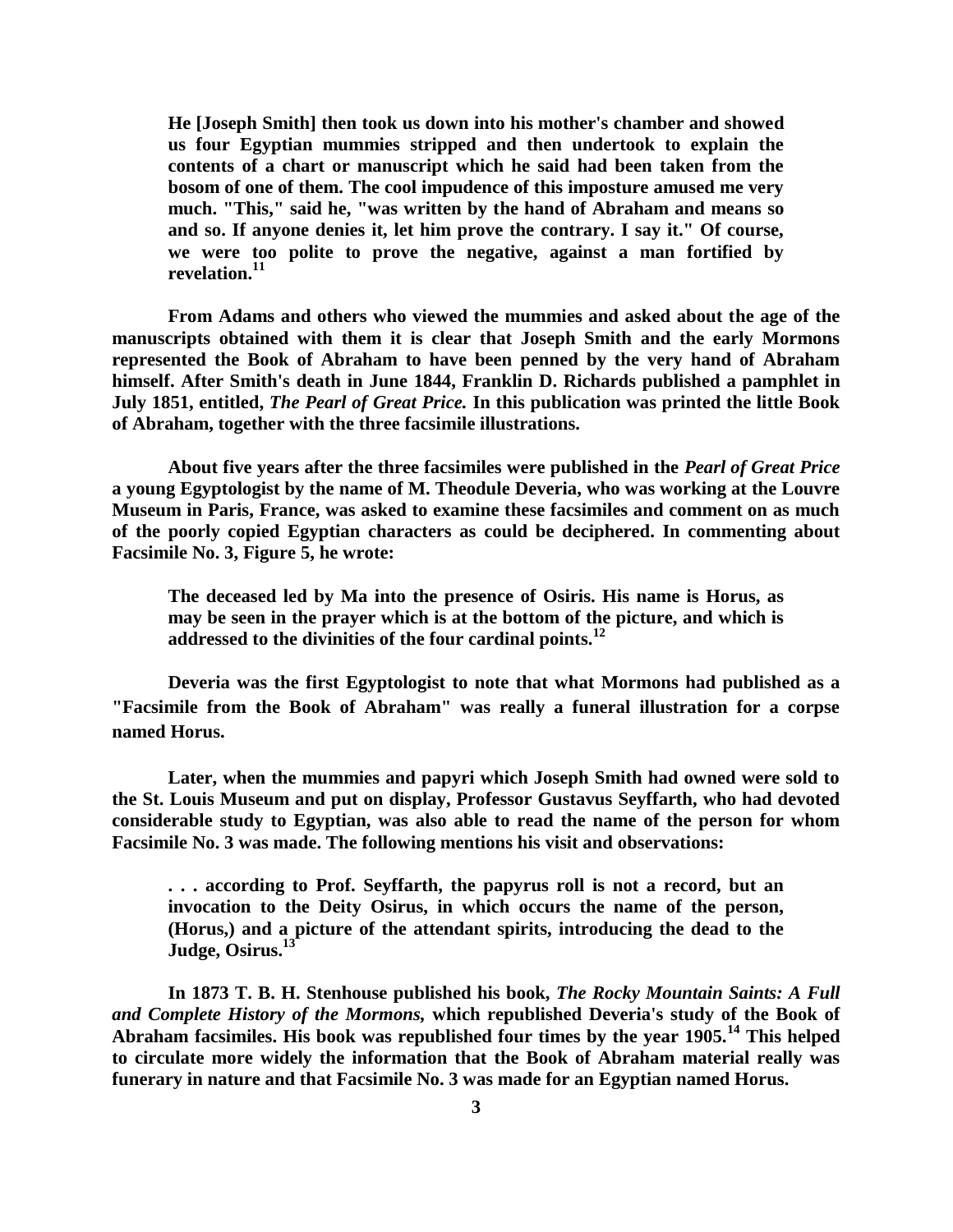**The second edition of the** *Pearl of Great Price* **was issued in 1878, after Orson Pratt, Sr., had edited the work. It was here that the words "purporting to be" were removed from the heading of the Book of Abraham. George Reynolds during the following year wrote and published a defense of the Book of Abraham as a divine and ancient record.<sup>15</sup> He apparently felt that he had answered some of the criticism dealing with the Book of Abraham, and on 10 October 1880, the** *Pearl of Great Price* **was voted upon and canonized, along with Smith's revelations. The vote was by General Conference of the Church of Jesus Christ of Latter-day Saints -- "The motion was seconded and sustained by unanimous vote of the whole conference."<sup>16</sup> This made the** *Pearl of Great Price* **the fourth standard work of the LDS church and accordingly was to be regarded as scripture by the church. Later, in a new edition, it was again voted upon on October 6, 1902. The LDS church by these actions locked themselves into having to defend the Book of Abraham as an actual production of Abraham instead of an Egyptian funerary text.** 

**In 1912 the Rev. Franklin S. Spalding published his own independent study of the Book of Abraham, which included letters from eight Egyptologists and Semitists who had responded to his inquiry concerning the interpretations of the three facsimiles published**  with the Book of Abraham text.<sup>17</sup> All eight scholars independently reported that the **facsimiles were funerary illustrations that had no relationship with Abraham.** 

**In the next two years rebuttal articles appeared dealing with the scholars' findings published by the Rev. F. S. Spalding, attempting to establish an Abrahamic origin for the Egyptian material. Except for a few articles or books mentioning this controversy, nothing of importance occurred until the 1960s. On November 27, 1967, some "newly discovered papyri" (which had been in the Metropolitan Museum of Art in New York City) were turned over to the LDS church. With these papyri was the original papyrus fragment from which the published Facsimile No. 1 had been copied.<sup>18</sup>**

**Translations of the Egyptian characters connected with the three Book of Abraham facsimiles have now been made by both Mormon and non-Mormon scholars and published for all to read. Not since Prof. Seyffarth and Deveria's time has the Book of Abraham material been examined so closely.** 

## **Original of Facsimile No. 1**

**Dr. Klaus Baer was the first person to publish a translation of the writing flanking the original of Facsimile No. 1. The following translation starts from the outer right-hand column and identifies it as an illustration intended to accompany the "Breathing Permit" written for a deceased named Hor(us), son of Tikhebyt:** 

**Lines 1-3 give the titles, name, and parentage of the man for whose benefit the** *Breathing Permit* **was written:**

**. . . the prophet of Amonrasonter, prophet [?] of Min Bull-of- his-Mother, prophet [?] of Khons the Governor . . . Hor, justified, son of the holder of the same titles, master of secrets, and purifier of the gods Osorwer, justified [?] .**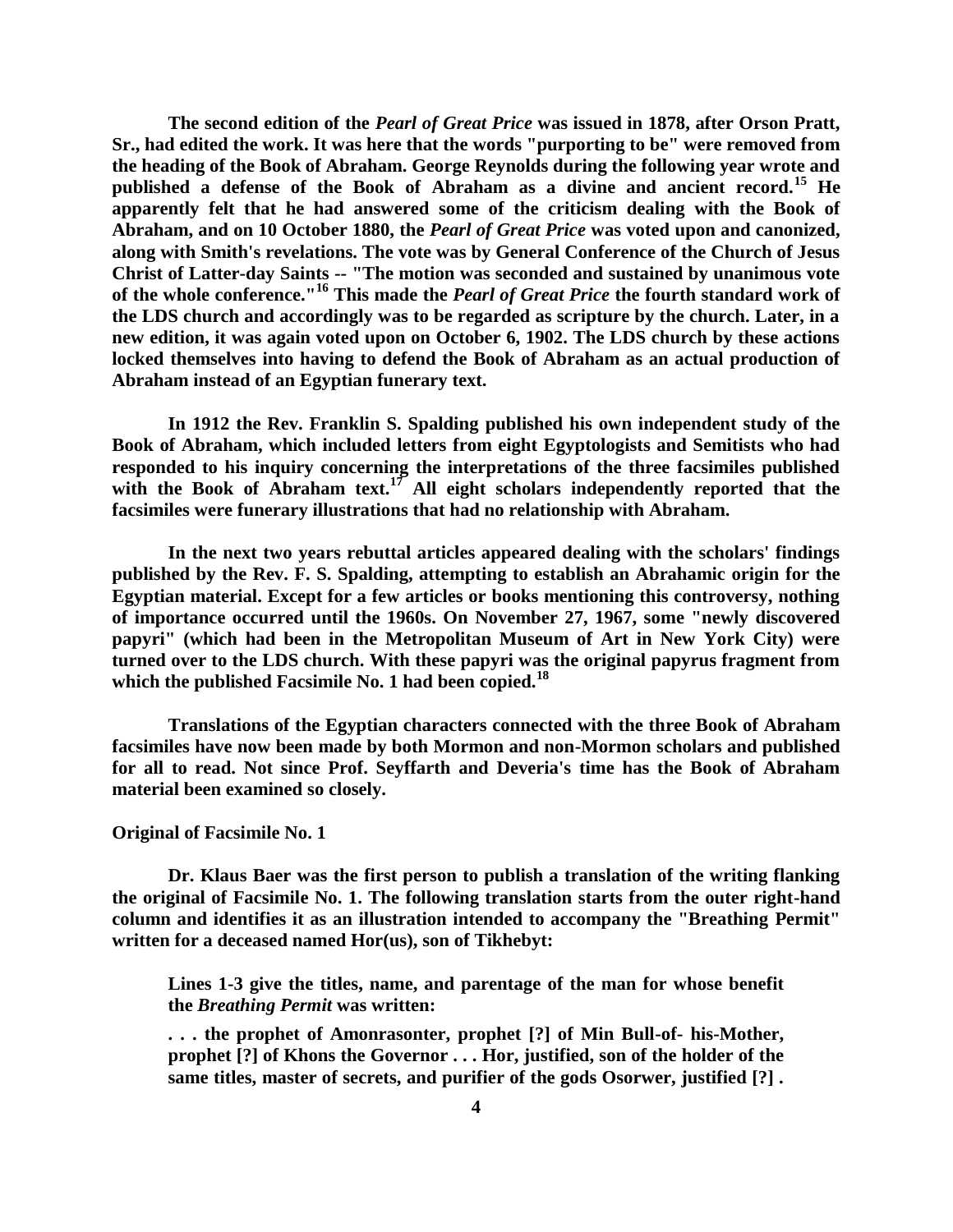**. . Tikhebyt, justified. May your ba live among them, and may you be buried in the West. . . . Too little is left of line 4 to permit even a guess at what is said. Insofar as I can make it out, line 5 reads: May you give him a good, splendid burial on the West of Thebes just like. . . .<sup>19</sup>**

**Dr. Baer also gave a helpful explanation of the figures on the drawing made from the papyrus. The numbers in parentheses are those on Facsimile No. 1 published by Joseph Smith, added by Dr. Baer to facilitate comparison with Smith's comments upon various parts of the drawing:** 

**The vignette shows the resurrection of Osiris (who is also the deceased owner of the papyrus) and the conception of Horus. Osiris (2) is represented as a man on a lion-couch (4) attended by Anubis (3), the jackal-headed god who embalmed the dead and thereby assured their resurrection and existence in the afterlife. Below the couch are the canopic jars for the embalmed internal organs. The lids are the four sons of Horus, from left to right Imset (8), Hapt (7), Qebeh-senuwef (6) [5], and Duwa-mutef (5) [6], who protect the liver, lungs, intestines, and stomach, respectively. At the head of the couch is a small offering stand (10) with a jug and some flowers on it and two larger vases on the ground beside it. The ba of Osiris (1) is hovering above the head.<sup>20</sup>**

**In his recent publication,** *The Joseph Smith Egyptian Papyri: A Complete Edition***, Dr. Robert K. Ritner, currently Professor of Egyptology at the Oriental Institute of the University of Chicago, provides his explanation of the introductory vignette on pages 90-93 of his book. Below is his translation relative to Facsimile No. 1, with column numbers in parentheses:**

**(I/1) [Osiris, the god's father], prophet of Amon-Re, King of the Gods, prophet of Min who slaughters his enemies, prophet of Khonsu, the [one who exercises] authority in Thebes, (I/2) [...] Hôr, the justified, son of the similarly titled overseer of secrets and purifier of the god, Osorwer, the justified, born of the [housewife and sistrum-player of] (I/3) [Amon]-Re, Taikhibit, the justified! May your** *ba***-spirit live among them, and may you be buried on the west [of Thebes.].<sup>21</sup>**

#### **Facsimile No. 2**

**.**

**Michael Dennis Rhodes, a Mormon scholar skilled in Egyptian, has translated the hieroglyphic writing of Facsimile No. 2, a copy of an Egyptian hypocephalus, so-called because it was usually placed under (hypo-) the mummy's head (cephalus).** 

*Edge* **[Figure 18]: I am Djabty in the House of the Benben in Heliopolis, so exalted and glorious. [I am] a copulating bull without equal. [I am] that Mighty God in the House of the Benben in Heliopolis . . . that Mighty God. . .**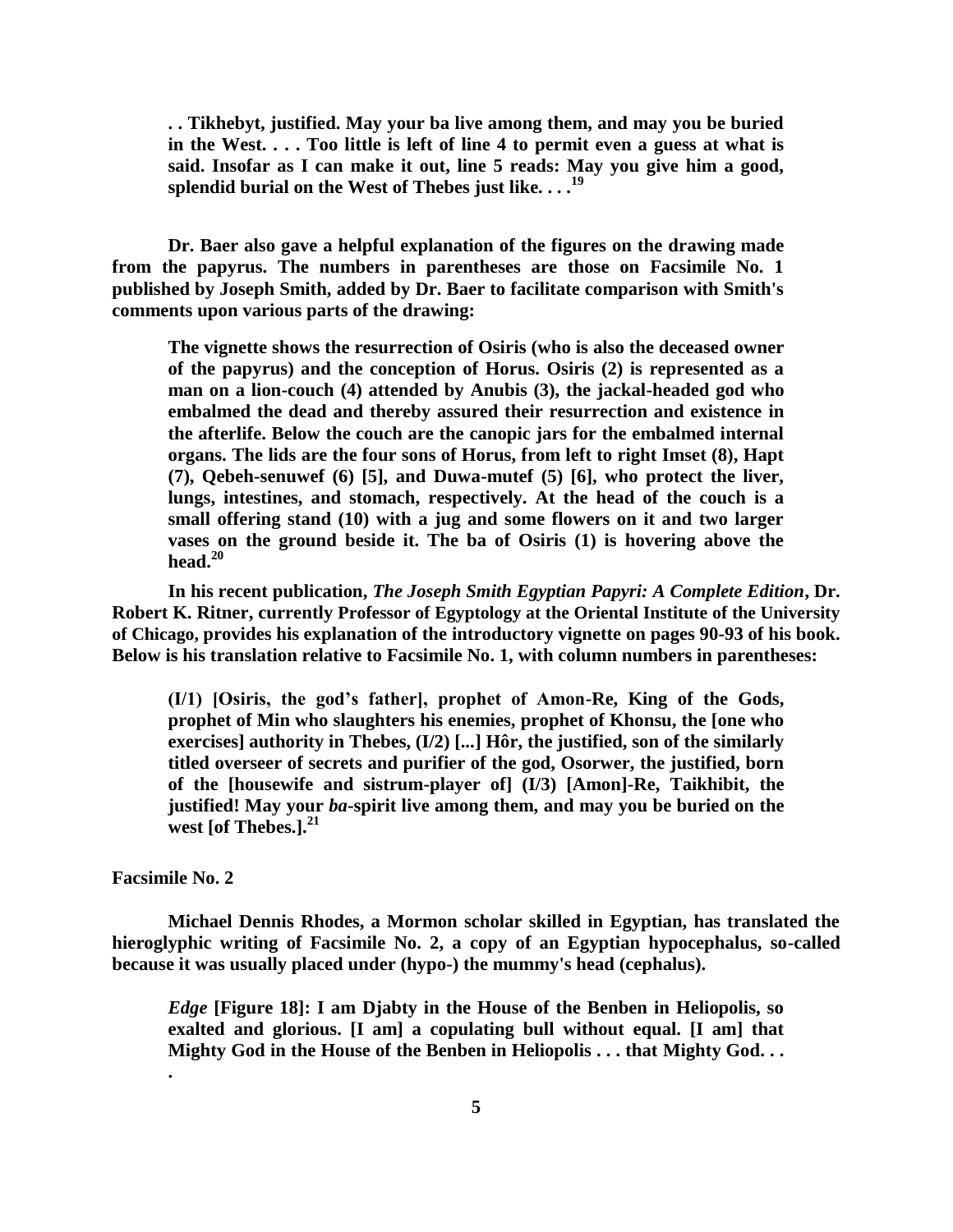*Left Middle* **[Figures 11, 10, 9 and 8]: O God of the Sleeping Ones from the time of the Creation. O Mighty God, Lord of Heaven and Earth, the Netherworld and his Great Waters, grant that the soul of the Osiris Sheshonk, may live.**

*Bottom* **[Figures 17 and 16]: May this tomb never be desecrated, and may this soul and its possessor never be desecrated in the Netherworld.**

*Upper Left* **[Figures 21, 20 and 19]: You shall be as that God, the Busirian.**

*To the Left of the Standing Two-headed God* **[Figure 2]: The name of this Mighty God.<sup>22</sup>**

**This translation makes it clear that the material does not relate to Abraham (or even to Horus as Facsimiles No, 1 and No. 3 do), but to a deceased named Sheshonk (or Sheshonq). Dr. Ritner gives his comments and translation as follows:**

**Figure 1: In the central field, a seated figure of Re-Atum (originally with four ram heads and complex crown and scepters) is worshipped by two apes crowned by lunar disks (Smith's Figs. 1, 22 and 23). . . . Smith simply copied the heads and shoulders (with jackal extensions) of the double-headed god in the upper register (his Fig. 2). (Ritner,** *Joseph Smith Egyptian Papyri***, page 221)**

**Figure 2: The name of that great god [...]. (page 219, quotation marks omitted in citations)**

**Figure 3: This lost section (Smith's Fig. 3) often contains two registers of barques, with Isis and Nephthys in a boat flankeding the** *ba***-spirit of Osiris in the upper field, and a solar barque with Re and the scarab Khepri below. (page 219)**

**Figure 4: Smith's "Fig. 4" is a standard image of the mummiform god Sokar in his barque and here bears no inscription. (page 221)**

**Figure 5 (viewing upside down): Hathor as the heavenly cow strides in the center, followed by a goddess who head is a disk with the Wedjat-Eye and who extends a water lily. (page 224)**

**Figure 6: Before the Hathor cow stand the mummiform four sons of Horus and a trigram for the sun god in his three manifestations: ... Lily, Lion, Ram. (page 224)**

**Figure 7: Behind (and facing away from) Hathor and the goddess appears the enthroned and ithyphallic Min-Amon, in half human and half bird form, raising his arm with a flabellum. The ithyphallic serpent diety Nehebkau stands before Min-Amon, offering the Wedjat-Eye. . . . (page 224)**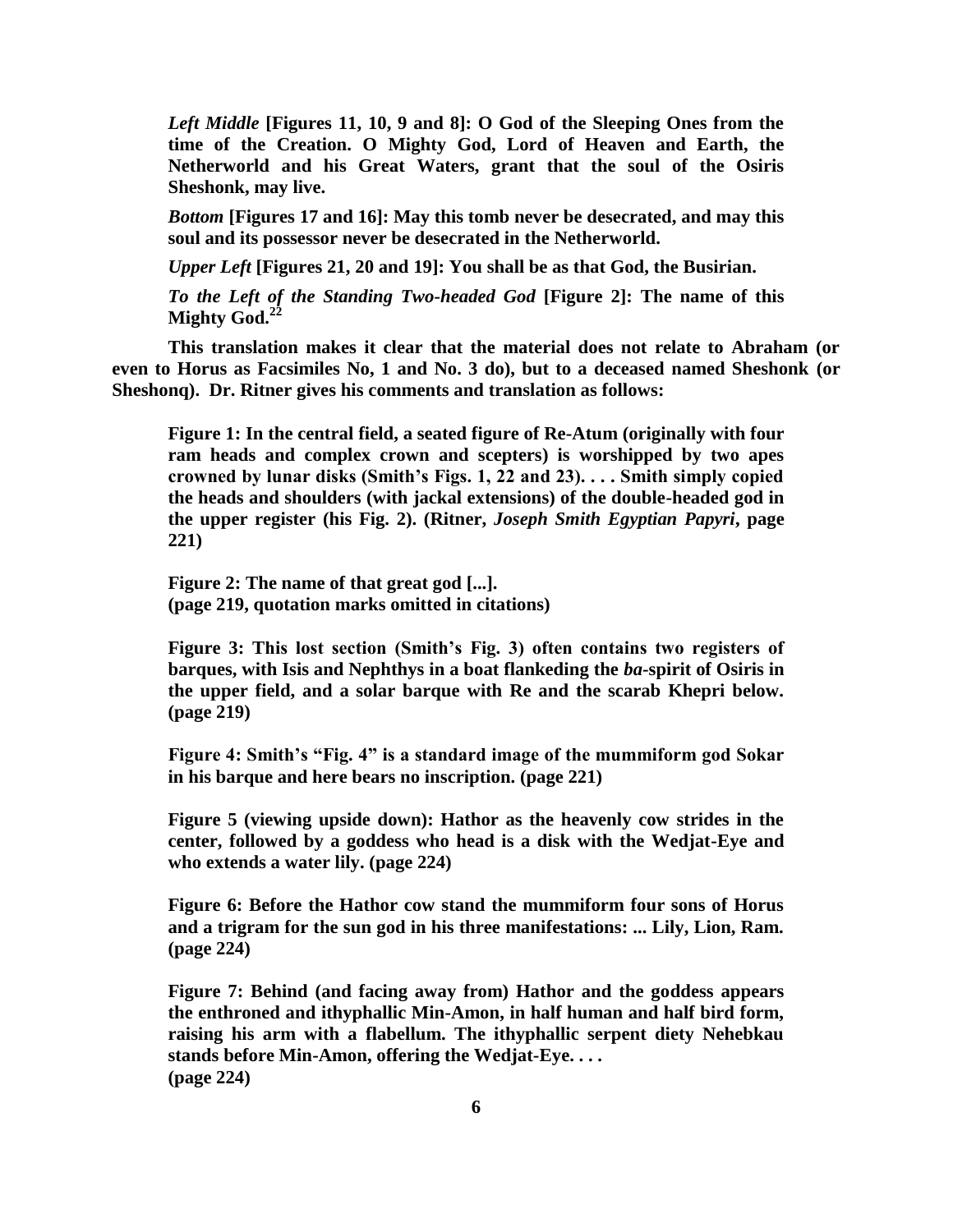**Figures 11, 10, 9, and 8: O noble god from the beginning of time, great god, lord of heaven, earth, underworld, waters [and mountains,] cause the** *ba***spirit of the Osiris Sheshonq to live. (page 222)**

**Figures 15, 14, 13, and 12: The beginning of each line is lost and has been restored wrongly . . . by the insertion of hieratic text from the Breathing Permit of Hor and the Book of the Dead of Ta-sherit-Min, copied upside down and backwards to the direction of the hypocephalus text. (page 223)**

**Figures 17 and 16: Back, injury, back! There is none who attacks you. This**  *ba***-spirit and his lord will not be attacked in the underworld forever. (page 225)**

**Figure 18 (rim): I am the punisher in the Mansion of the Benben in Heliopolis, greatly exalted, greatly [effective], the copulating bull who has no equal, this great god in the Mansion of the Benben in Heliopolis, [... Come to the Osiris Sheshonq, the justified, son of ...]. He is that great god in the House of the Noble. (page 218)**

**Facsimile No. 3** 

**Dr. Baer has also given an explanation of the figures on Facsimile No. 3, together with a reading of some of the hieroglyphs as far as he can recognize them from the copy.** 

**"Facsimile No. 3" shows a man (5), his hand raised in adoration and a cone of perfumed grease and a lotus flower on his head (ancient Egyptian festival attire), being introduced by Maat (4), the goddess of justice, and Anubis (6), the guide of the dead, into the presence of Osiris (1), enthroned as king of the Netherworld. Behind Osiris stands Isis (2), and in front of him is an offeringstand (3) with a jug and some flowers on it. Over the whole scene is a canopy with stars painted on it to represent the sky. . . . The texts, poorly copied as they are, carry us one step further. As far as it can be made out, the lines of hieroglyphs below the scene read:**

**O gods of . . . , gods of the Caverns, gods of the south, north, west, and east, grant well-being to Osiris Hor, justified. . . .**

**The characters above and to the left of the man [Figure 5] are probably to be read: "Osiris Hor, justified forever." Even though Hor is a relatively common name in Greco-Roman Egypt, this does suggest that "Facsimile No. 3" reproduces a part of the same manuscript that "Facsimile No. 1" does. Hor's copy of the** *Breathing Permit* **would then have two vignettes, one at the beginning and another ("Facsimile No. 3") at the end, an arrangement that is found in other copies of the same text. . . . a comparison with the photograph shows that "Facsimile No. 1" was originally printed actual size, so the fact that "Facsimile Nos. 1 and 3" are about the same height may well be significant. It is what would be expected if they were from the same scroll.<sup>23</sup>**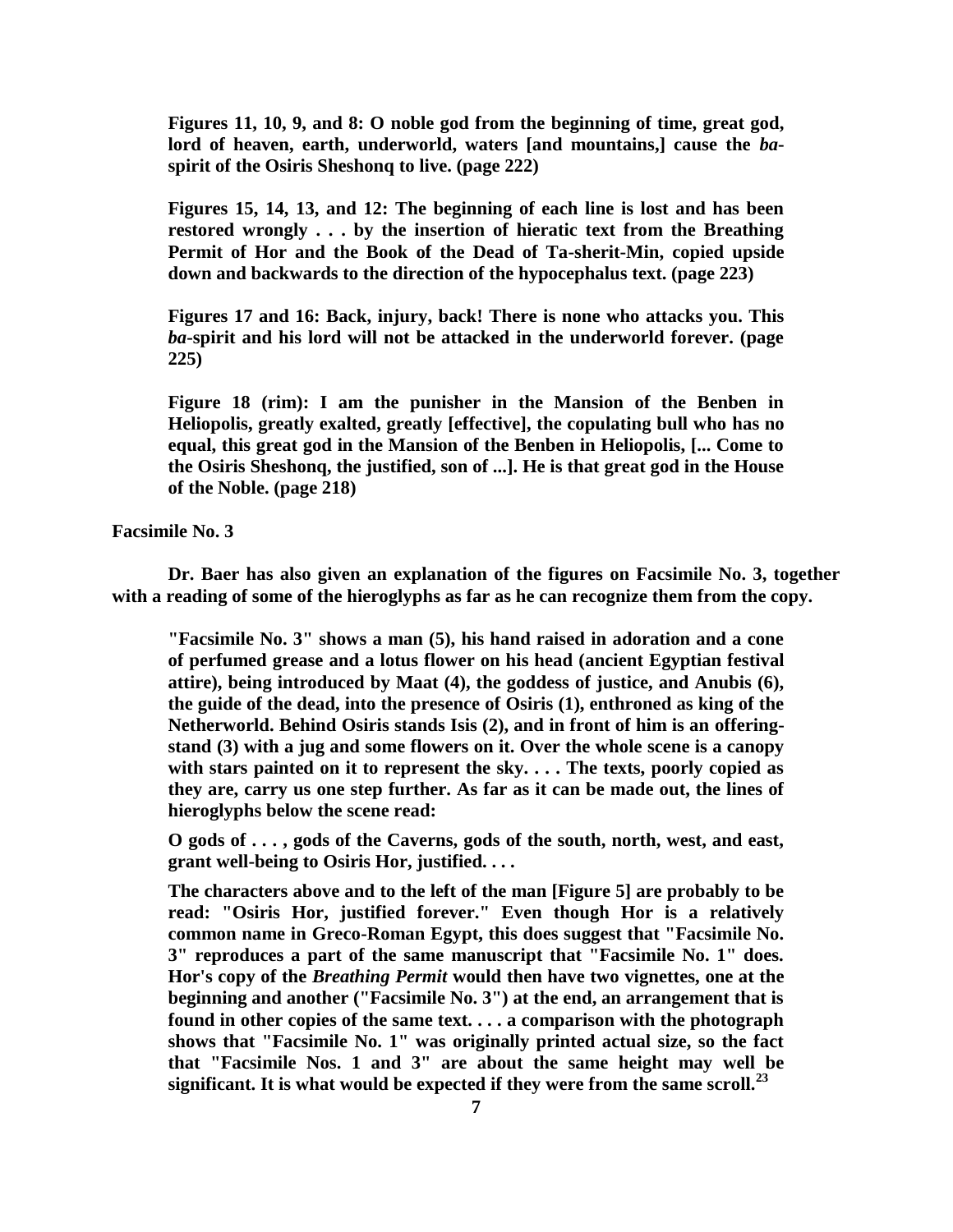**From the illustration Dr. Ritner includes his reading:**

**Label for Osiris (Fig. 1 of Facsimile 3)[:] (VIII/1) Recitation by Osiris, Foremost of the Westerners, (VIII/2) Lord of Abydos(?), the great god (VIII/3) forever and ever(?). Label for Isis (Fig. 2 of Facsimile 3)[:] (VIII/4) Isis the great, the god's mother. Label for Maat (Fig. 4 of Facsimile 3)[:] (VIII/5) Matt, mistress of the gods. Label for Hôr (Fig. 5 of Facsimile 3)[:] (VIII/6) The Osiris, Hôr, (VIII/7) justified forever. Label for Anubis (Fig. 6 of Facsimile 3)[:] (VIII/8) Recitation by Anubis, who makes protection, (VIII/9) foremost of the embalming booth(?) (VIII/10) ... Invocation below scene (VIII/11)[:] O gods of the necropolis, gods of the** 

**caverns, gods of the south, north, west and east, grant salvation to the Osiris Hôr, the justified, born by Taikhibit. (Ritner,** *The Joseph Smith Egyptian Papyri***, page 139-40, quotation marks omitted)**

**The same name Hor or** *Horus* **which Prof. Seyffarth read in the 1850s and that Deveria read from the printed Facsimile No. 3 is now confirmed as being on that facsimile as well as appearing in one of the columns of hieroglyphics of the original to Facsimile No. 1.** 

**A portion of the original papyrus text which accompanied the illustrations used for Facsimile Nos. 1 and 3 was among the papyri recovered from the museum's archives.<sup>24</sup> It contains the Egyptian characters that were copied down the left hand margin of the Book of Abraham Translation Manuscripts. It has also been translated by several scholars including Dr. Hugh Nibley, who has published a word-for-word translation of what all authorities agree are actually instructions for wrapping the mummy.** 

**inside (of) the lake great (of) Chonsu born of Taykhebyt justified likewise after clasp - ed (two) arms his upon breast his being as wrap - ed like a book (or roll . . .): the Book of Breathings . . . being written according-to-what is . . . in (the sacred) writing (Books) on both inside and outside in linen (of) the king One places (or is placed) arm left his vicinity of heart his, having-beendone this for his wrapping on (the) side outer If makes one for him book this, then breathes he like souls (of the) gods for time and eternity.<sup>25</sup>**

**Dr. Baer's translation of the same text smooths out the stiffness of the Egyptian style into more flowing English, as follows:** 

*Osiris shall be conveyed* **in***to* **the Great Pool of Khons -- and likewise Osiris Hôr,** *justified,* **born to Tikhebyt, justified -- after his arms have been** *placed* **on his heart and the Breathing Permit (which [Isis] made and has writing on its inside and outside) has been wrapped in royal linen and placed under his left arm near his heart; the rest of his mummy- bandages should be wrapped over it. The man for whom this book has been copied will breathe forever and ever as the bas of the gods do.<sup>26</sup>**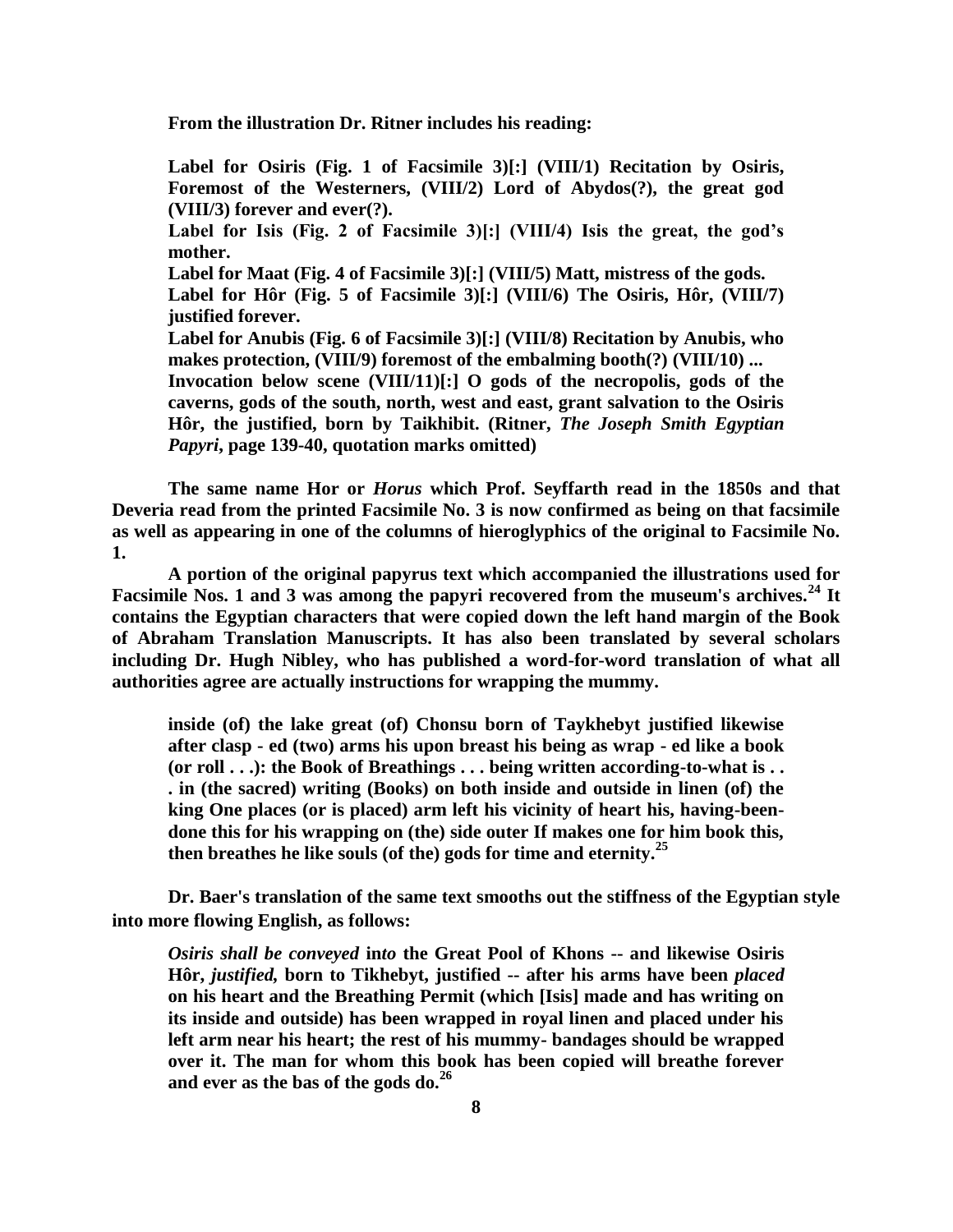**Dr. Ritner gives his translation:**

**[(II/1) Osiris shall be towed in]to the great lake of Khonsu, (II/2) and likewise [the Osiris Hôr, the justified,] born of Taikhibit, the justidied. (II/3) after his two arms have been [placed] at his heart, while (II/4) the Breathing Document, being what (II/5) is written on its interior and exterior, shall be wrapped in royal linen and placed (under) his left arm at the midpoint of his heart. The remainder of his (II/7) wrapping shall be made over it. As for the one for whom this book is made. (II/8) he thus breathes like the** *ba***-spirit[s] of the gods forever and (II/9) ever.<sup>27</sup>**

**From the above translations and explanations of the Egyptian writings and drawings scholars have determined that rather than giving a narrative story about Abraham, the texts indicate that they are funeral in nature.<sup>28</sup> The LDS church should realize that identification of the Egyptian documents as the Book of Abraham and the canonization of it as scripture in years past is no reason to reject the identification of the rediscovered Egyptian papyri and published facsimiles are strictly Egyptian funeral texts. It is time accept the fact that the Egyptian papyri purchased by Joseph Smith are not authentic Abrahamic records recorded by the father of the faithful as was believed these many years.** 

## **Illustrations**

**Illustration 1 - Beginning of original papyrus scroll designated as part of the Book of Abraham.** 



**Above: Vignette from a funeral papyrus acquired by Joseph Smith, Jr., in 1835. It is an illustration that accompanied a "Breathing Permit" which was to enable the corpse to live and breathe again in the next life. The hieroglyphic character encircled indicates that the**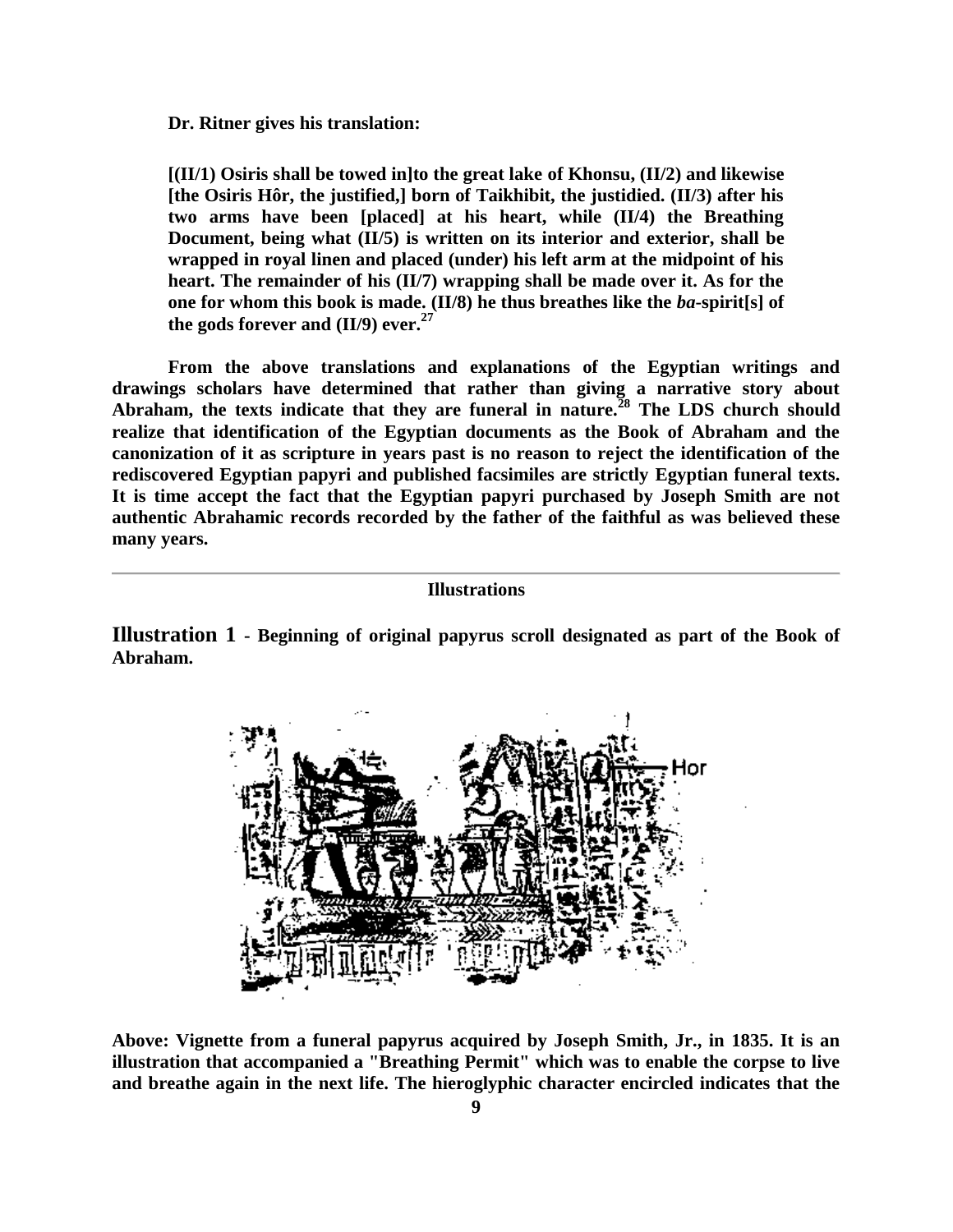**deceased was named Hor or Horus. Other hieroglyphics indicate that his father was a priest named Osorwer and his mother was Tikhebyt.** 

**Illustration 2 - Incorrect reconstruction of the beginning illustration of the original papyrus prepared for Horus.** 



**Above: In his periodical,***Times and Seasons,* **Joseph Smith identified the same illustration as a FACSIMILE FROM THE BOOK OF ABRAHAM, showing that he mistakenly thought this "Breathing Permit" was actually the work of the patriarch Abraham some two thousand years earlier.**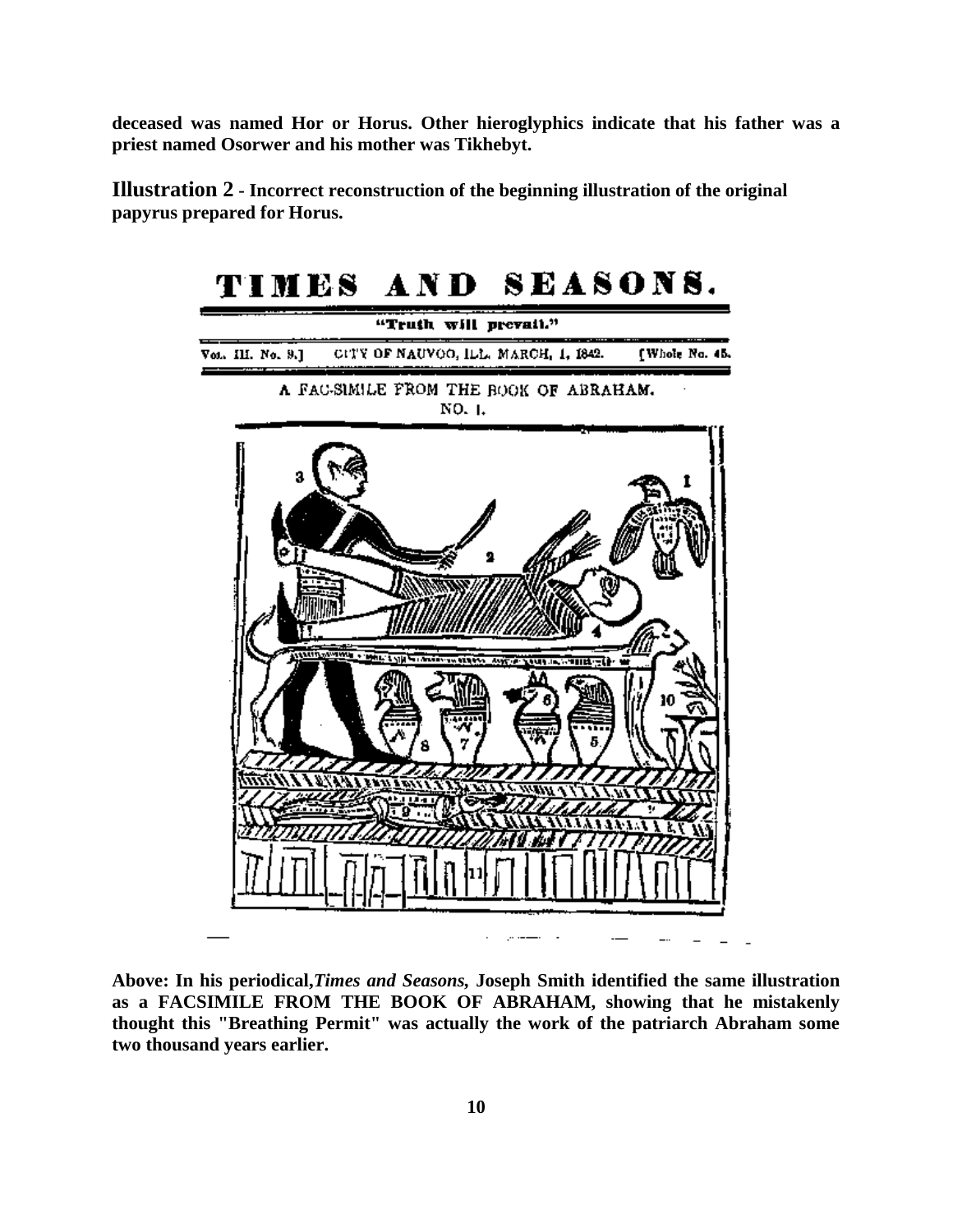**Illustration 3 - Ending of papyrus scroll prepared for Horus. Reconstruction designated as part of the Book of Abraham.** 



**Above: This is a copy of Facsimile No. 3 as printed in the** *Times and Seasons,* **issue of May 16, 1842, and represented to be from the "Book of Abraham." Figure No. 5 (second from the right) is the deceased person, identified as Horus in the characters above his hand and in the prayer at the bottom of the picture. Both Theodule Deveria and Gustavus Seyffarth read the name Horus in the 1850s. In fact, Prof. Seyffarth saw and read the original papyrus from which Facsimile No. 3 was copied. The reading of the deceased's name as Hor, or Horus, has been reconfirmed by the late Dr. Klaus Baer and also by Dr. Robert K. Ritner, Egyptologists at the Oriental Institute, Chicago, Illinois.** 

#### **NOTES**

**<sup>1.</sup> The Reorganized Church of Jesus Christ of Latter Day Saints, while in their earlier years they used the Book of Abraham (though never canonized by their conference), today consider this book as a non-scriptural, speculative writing of Joseph Smith. See W. Wallace Smith,** *Saints Herald* **117 (March 1970):5; Richard P. Howard, "The Book of Abraham, in the Light of History and Egyptology,"** *Courage: A Journal of History, Thought and Action,* **Pilot Issue (April 1970):33-47, and his articles entitled "Joseph Smith, the Book of**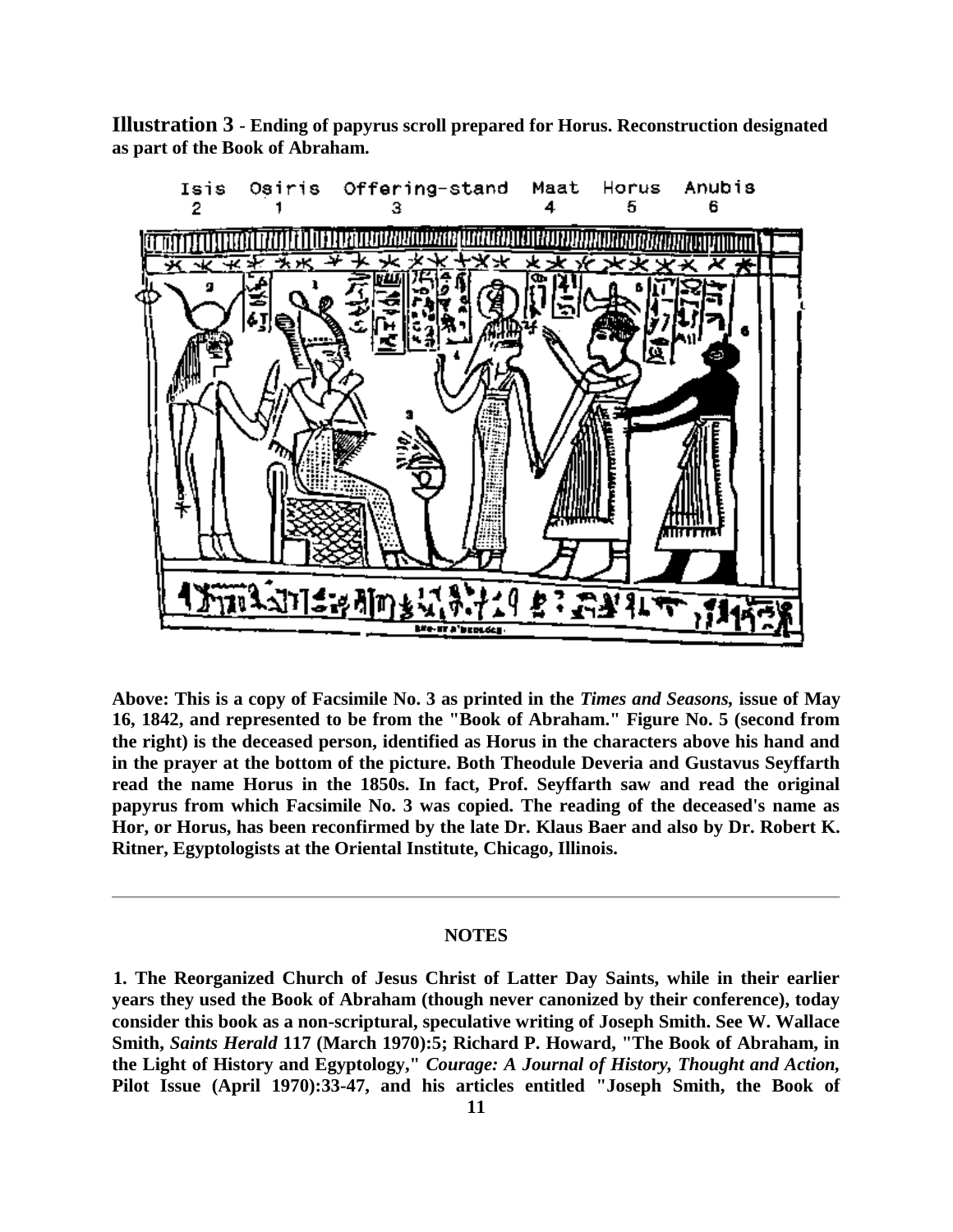**Abraham, and the Reorganized Church of the 1970s,"** *Saints Herald* **117 (October to December 1970), and republished in** *A Decade of the Best* **(Independence, Missouri: Herald House, 1972), 186-211. See also Richard P. Howard,** *Restoration Scriptures: A Study of Their Textual Development,* **Second edition, revised and enlarged, (Independence, MO: Herald Publishing House, 1995), 192-210.** 

**2. H. Michael Marquardt, comp.,** *The Joseph Smith Egyptian Papers* **(Cullman, Alabama: Printing Service, 1981), 148; from Translation Manuscript No. 1 of the Book of Abraham, p. 1.** 

**3. Jay M. Todd,** *The Saga of the Book of Abraham* **(Salt Lake City, Utah: Deseret Book Co., 1969), 228, 324, hereafter cited as** *Saga.*

**4. Diary of Wilford Woodruff, entry of 19 February 1842, LDS archives; also in** *Saga,* **221.** 

**5.** *Times and Seasons* **3 (March 1, 1842):715.** 

**6. "Joseph Smith to the Times and Seasons," Joseph Smith Collection, LDS archives.** 

**7.** *Times and Seasons* **3 (March 1, 1842):710.** 

**8. Book of Abraham Manuscript No. 4, p. 1, LDS archives; see photo in** *Brigham Young University Studies* **11 (Summer 1971):389.** 

**9.** *Times and Seasons* **3 (March 1, 1842):704, Joseph Smith as editor. Concerning the words "purporting to be," Dr. Hugh Nibley, in** *Abraham in Egypt* **(Salt Lake City: Deseret Book Co., 1981), 3-4, claims that these words were deleted in 1851. However, it was actually the Book of Abraham published in 1878 that omitted the words. This was the second edition of the** *Pearl of Great Price* **published before canonization by the LDS church in 1880.** 

**10. Edward H. Ashment, "The Facsimiles of the Book of Abraham: A Reappraisal,"**  *Sunstone* **4 (December 1979):33-48. The** *Times and Seasons* **1842 "facsimiles," though not correct or clear in all details, were better than those later published in edition of the** *Pearl of Great Price,* **by the LDS church. It was not until 1976 that there appeared in printings of the** *Pearl of Great Price* **either Facsimile No. 3 or all three** *Times and Seasons* **reproductions. With the new 1981 edition of the** *Pearl of Great Price* **the facsimiles have been replaced by those produced when Joseph Smith was editor of the Nauvoo paper.** 

**11. Diary of Charles Adams, entry of May 15, 1844, in** *Proceedings of the Massachusetts Historical Society* **68 (1952):285.** 

**12. First published in French in** *Voyage au Pays des Mormons,* **par Jules Remy, 2 vols. (E. Dentu, Paris, 1860), and in English translation in** *A Journey to Great Salt Lake City,* **by Jules Remy and Julius Brenchley (London: W. Jeffs, 1861), 2:539-46. Published in parallel**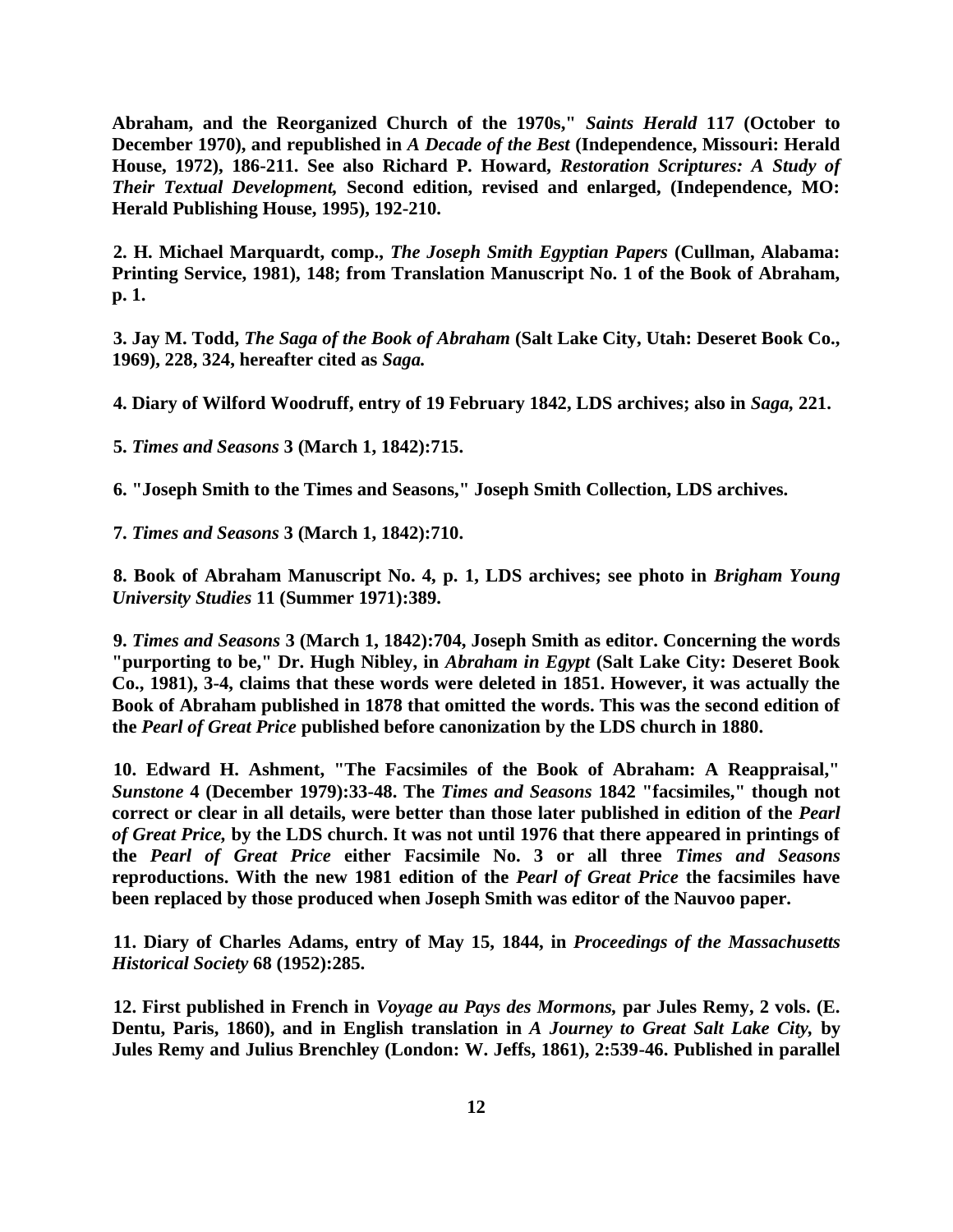**columns were Joseph Smith's explanations of each facsimile with that of Theodule Deveria's interpretation. This quote is from page 546.** 

**13. Catalogue of the St. Louis Museum, 1859, p. 45; cited in** *Saga,* **p. 298. Prof. Seyffarth saw the actual papyri on display.** 

**14. T. B. H. Stenhouse,** *The Rocky Mountain Saints* **(New York: D. Appleton and Co., 1873), 513-19. Republished in the years 1874 (London), 1878 (London), 1900 (New York), and 1904 (Salt Lake City).** 

**15.** *The Book of Abraham. Its Authenticity Established as a Divine and Ancient Record* **(Salt Lake City, Utah: Deseret News and Publishing Establishment, 1879), 49 pp. This booklet, before it was published in final form, had previously appeared in the** *Deseret Evening News* **in serial form from December 1878 to March 1879. While the words "purporting to be" were deleted in the 1878 edition of the** *Pearl of Great Price,* **it has continued to be published in the "History of Joseph Smith," written for the March 1, 1842 date at Nauvoo in 1845. See "Manuscript History of the Church," Book C-1:1,277;** *Deseret News* **5 (August 8, 1855):1;** *Millennial Star* **19 (February 14, 1857):101, and** *History of the Church of Jesus Christ of Latter-day Saints,* **ed. B. H. Roberts (Salt Lake City, 1908), 4:524.** 

**16.** *Millennial Star* **42 (November 15, 1880):724. In 1886 Deveria's examination of Facsimile Nos. 1 and 3 were published in W. Wyl [Wilhelm Ritter von Wymetal],** *Mormon Portraits* **. . . (Salt Lake City: Tribune Printing and Publishing Co., 1886):221-23.** 

**17. Rt. Rev. F. S. Spalding,** *Joseph Smith, Jr., As a Translator* **(Salt Lake City, Utah: The Arrow Press, 1912). The brief comments by the eight Egyptologists and Semitists on Facsimile Nos. 1, 2, and 3 are contained in their letters, which are published in this booklet. While the Rev. Spalding was aware of Stenhouse's** *The Rocky Mountain Saints* **and** *A Journey to Great Salt Lake City,* **both of which included Theodule Deveria's examination. Spalding decided to make his own study by writing letters to various scholars. One of the scholars, Samuel A. B. Mercer, summarized the controversy in 1913 in his article, "Joseph Smith As an Interpreter and Translator of Egyptian," in** *The Utah Survey* **1 (September 1913):4-36.** 

**18. For a short detailed study of the controversy surrounding the Book of Abraham from the days of Joseph Smith to the first part of the 1970s, see Wesley P. Walters, "Joseph Smith Among the Egyptians: An Examination of the Source of Joseph Smith's Book of Abraham,"** *The Journal of the Evangelical Theological Society* **16 (Winter 1973):25-45.** 

**19. Klaus Baer, "The Breathing Permit of Hor,"** *Dialogue: A Journal of Mormon Thought* **3 (Autumn 1968):116-17.** 

**20. Ibid., 118. The square bracketed numbers indicate that a number of Egyptologists identify Qebeh-senuwef with Figure 5 and Duwa-mutef with 6.**